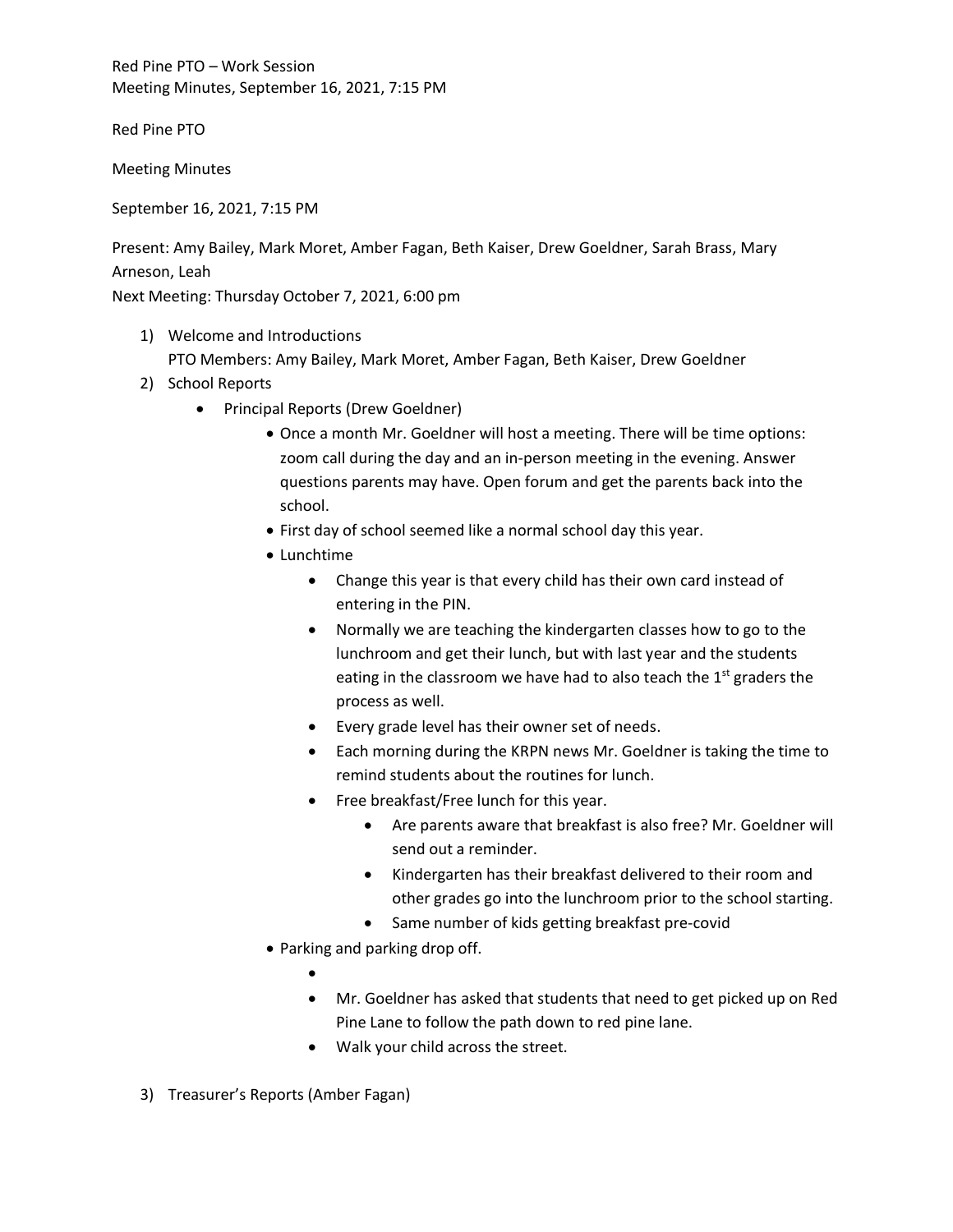Red Pine PTO – Work Session Meeting Minutes, September 16, 2021, 7:15 PM

- Cash Balance of \$38,785 as of 5/6/21, including special designations (Minimum Required Bank Balance of \$5000, Gary Anger Scholarship Fund (\$4500 = \$9500). \$26,869 after special designations are subtracted.
- ADD: \$854 Donations (AmazonSmile, Thomas Reuters, Garten's, Box Tops, Benevity Community Impact Fund)
- Less: \$2518 Party money and \$623 (Prizes for games, pencils bookmarks)
- Pending: \$2577 (Welcome Back event costs)
- Cash Balance of \$24642 as of 9/71 (including special designations)
- 4) New Business (ALL)
	- Boosterthon Update
		- Dates and timeline are set and ready to go. Approximately \$4.50-\$4.80 per shirt dependent on logos on the back.
		- Waiting on mockups of the shirts
			- Outstanding items is grade level numbers. Will receive tomorrow.
		- Sponsors Dr. Jennifer \$1000. Trying to find Tier 2 sponsors (\$500 apiece).
			- Finalize the sponsors by end of next week 9/24/21
	- Committee Updates
		- We have a very small committee involvement.
	- Calendar for Events for Remainder of Year
		- What is scheduled this year?
			- One event in the spring for everyone. Base the event on the Color Run and then add another event with it. i.e., Spring Arts night
			- Spring Arts Night is there interests. What does the new event look like?
				- This has been a culture in our school for a long time. It is in the school community. We need a committee for this event.
				- Anna Roberts planned all tentative performances for the spring this year.
	- Party Money we've talked about putting a pool together for the money. As they move to the next grade is the money following them. Distribute it equally to the grades.
		- Managing the party money is a lot of tracking. Each check must be tracked to the grade level. We want to make it that everyone would get the same amount and we'd collect the same amount per grade and then there is a pool of money for the teachers to work with.
		- Mr. Goeldner is getting clarity of what grades have collected money and what haven't.
		- If any grades need additional money, they can request additional funding from us.
		- In the past we did look at collecting the fees via an online system like Venmo, but we ran into a large fee would be charged to us.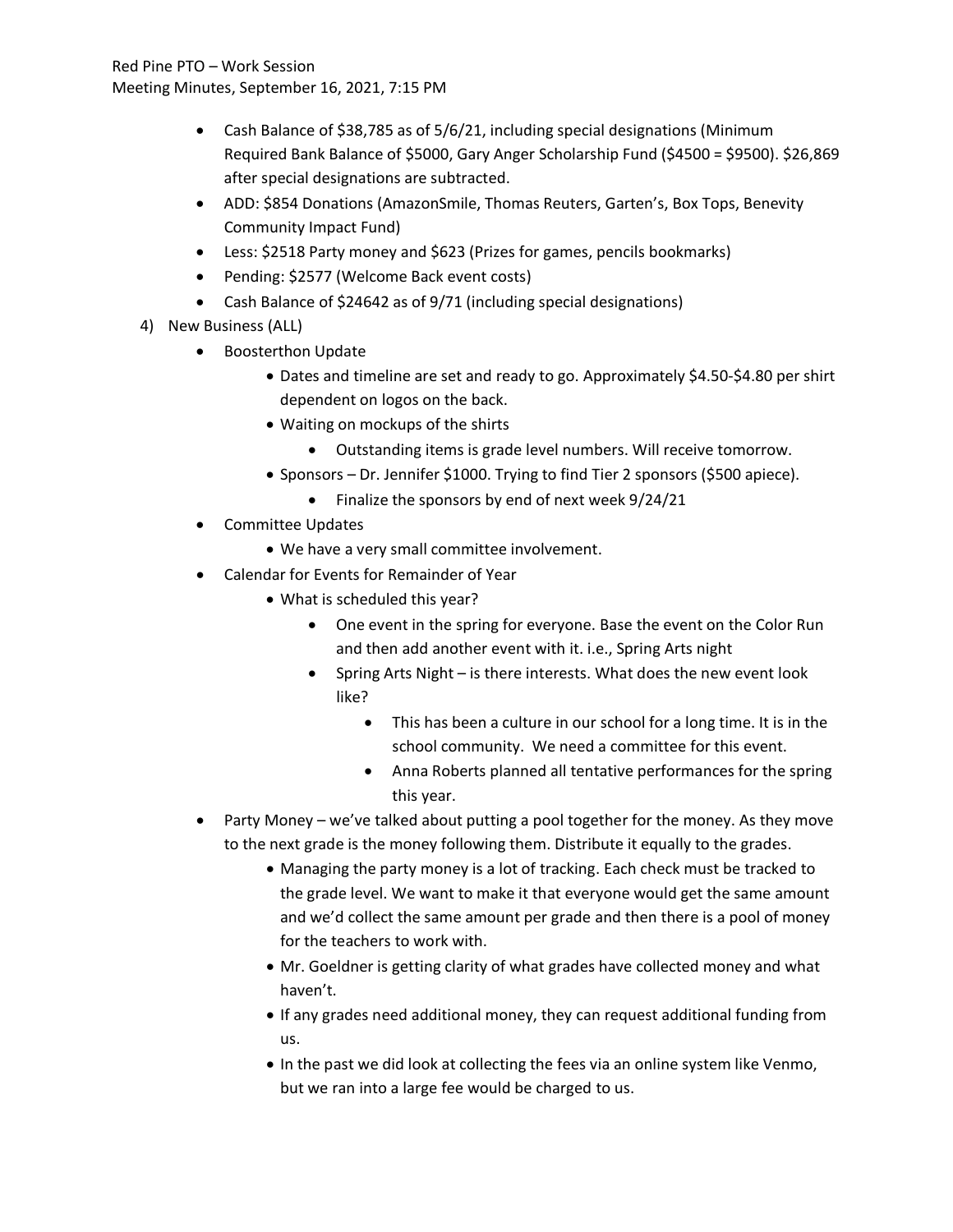- Recommendation to do one check per family instead of per class.
- Waiting on setting our budget until November. Boosterthon takes place in October and want to delay finalizing the budget until after the final tally from that fundraiser has been received.
- If there is a wish list already starting to accumulate, we can look at the request on a case-by-case status.
- The school is wanting to bring experiences to the kids.
	- Leadership will create a tentative list of ideas.
	- Teachers are talking about the experiences that the kids will have this year and they want to have great ones.
	- Adding a Stem Room was brough up again. The Star Lab is a big hut. Potential location could be the computer lab.
		- We've had more people move into the red pine school district than we've seen lately. Townhomes and development could add more students where the location of the Stem Room could potentially be. That space could be needed in the future for a classroom, and the Stem Room would need to be removed (concern to talk through).
	- Our school has a lot of expertise with networks that we could also access to come up with ideas for experiences for the students.
	- After school events would we have enough interest? Destination imagination or Lego league (dependent on volunteers and we know that these activities do not reach the full student body).
- 5) Give the Gifts cards out earlier than previous years (Prior of completion of Boosterthon).
	- 28 classroom teachers, Specialists, Special Education (10) = approximately 40 gift cards
	- Tally who wants TARGET and who wants AMAZON. \$50 gift card amount. Same process as before that the recipient must sign a form stating that they will use the gift card for their classroom. In the past the recipient would have to bring every receipt for everything the bought. That was a lot of accounting and reconciling for the treasurer.
- 6) PTO wants to partner with the Social Worker and see what needs are present within our school.
	- Mr. Goeldner will ask the Social Worker and Nurse what our immediate needs are and inform the PTO of this.
	- Ideas presented: clothing drive, coat drive, or partnering with the Social Worker and seeing what families need.
	- Discussion around if PTO would watch donations received from Red Pine families. No decision made on this.
	- Discussion if a list would be created about items needed and dispersed to the Red Pine families and we would collect the donations No decision made on this.
- 7) Old Business (All)
	- Recap of Welcome Back Event
		- A great turn out. Hope to have it coincide with the Open House next year.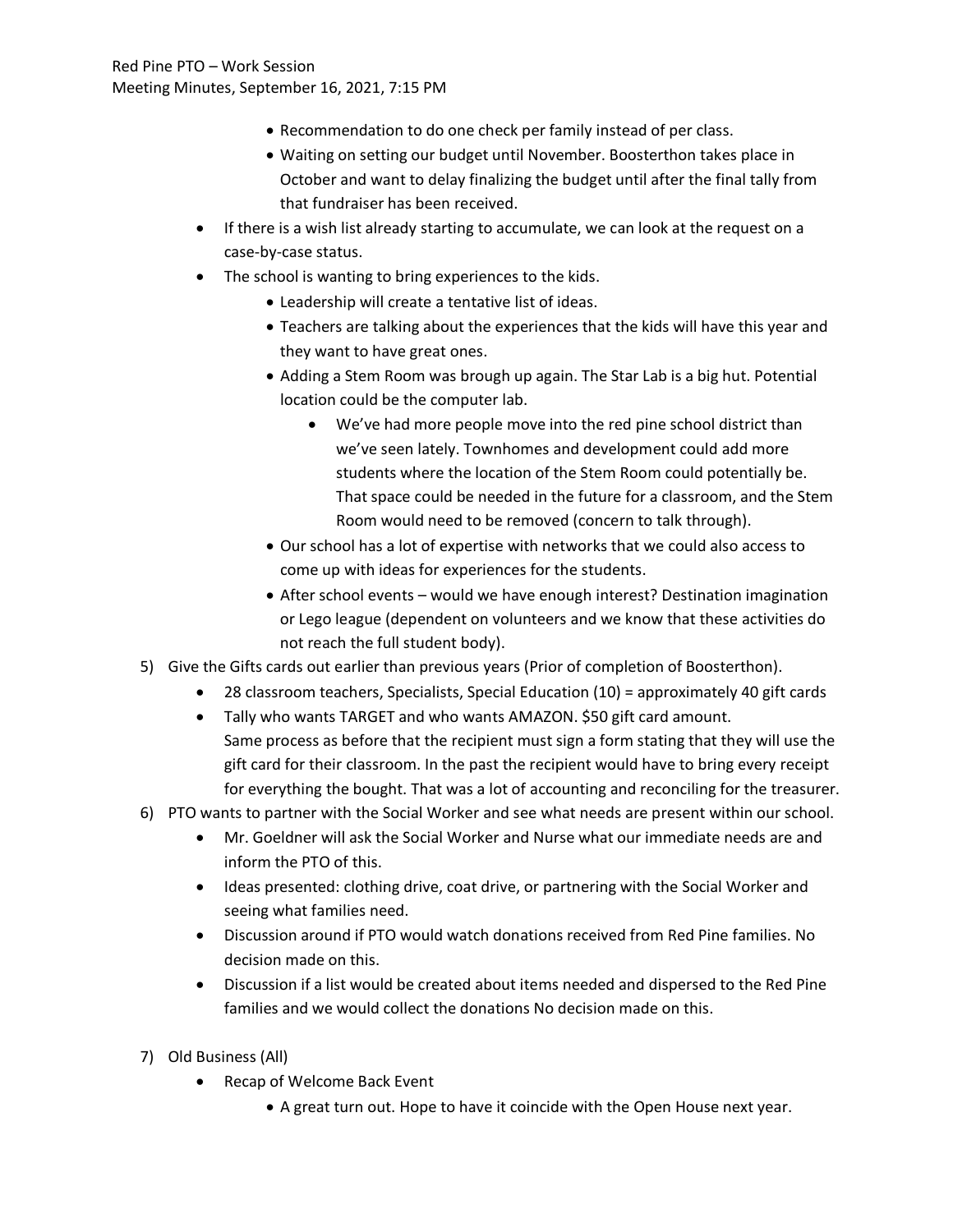- We are aware not enough food vendors.
- Next year communication that the parents need to be there with the kids.
- Add additional carnival games, another face painter, and another inflatable for next year.
- Food trucks Pizza guy was short staffed by one person. Ran out of dough.
- Ice cream truck ran out of ice cream and had cooler issues.
- Next year have coolers of water for the attendees plus have napkins available
- Amazon Smiles Select Red Pine as the recipient.
- 8) New Business
	- We have a new Nurse. Ms. Rachel. Our previous nurse was big on being independent on not going to the nurse's office. i.e., tooth boxes in classrooms. This year she is wanting to have a bin in every classroom with supplies. She has the supplies, but she is requesting funding from the PTO to buy the bins. PTO approved this request.
	- There is a Full time Social Worker onsite this year. She is requesting funding for school supplies for families. She created a list of supplies that they would need, and the total of that supply list is \$208. PTO approved the funding for those supplies.
	- PTO approved replenishing the school supplies that are normally on-site that are depleted.
	- Art Adventure February/March people come into the school.

# **Future Agenda Items**

- 1) Spirit wear Boosterthon no overhead.
	- Get approval from the staff of what we are going to use. Is it stuff that the staff wants?
		- If they want to do it before the holidays, when would you need it by because of the supply chain issues.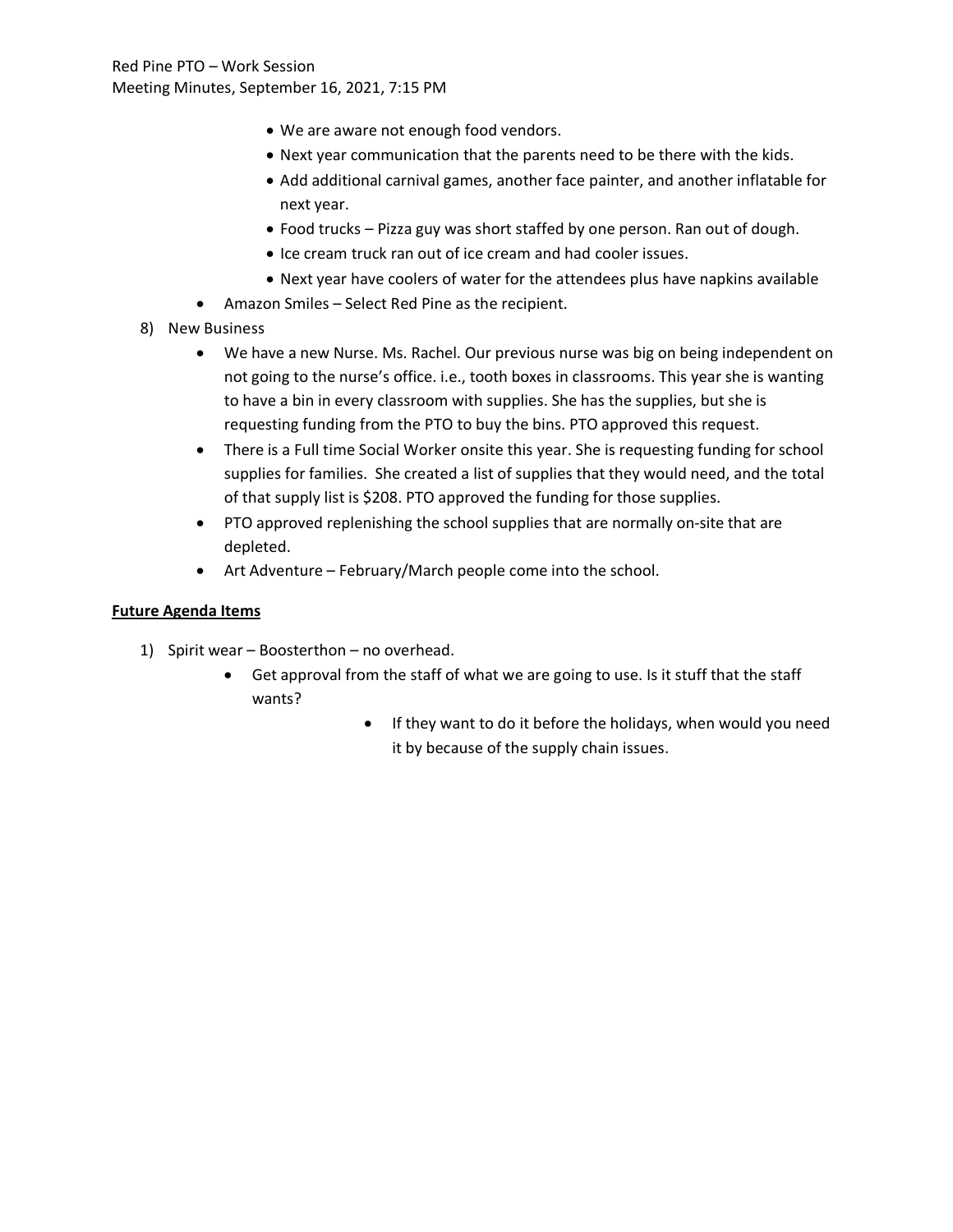### August 11, 202 7:00 PM

| Present:      | Amy Bailey, Mark Moret, Amber Fagen, Beth Kaiser, Drew Goeldner |
|---------------|-----------------------------------------------------------------|
| Next meeting: | Thursday, September 16, 7:15 pm                                 |

#### **1. Welcome,**

- a) Introductions
	- PTO Members: Amy Bailey, Mark Moret, Amber Fagen, and Beth Kaiser,

## **2. School Reports**

- a) Principal Report (Drew Goeldner)
	- Staffing updates / Vacancies
	- Friday emails will continue this year (Drew Goeldner)
	- No Site council this year but will have a zoom meeting once a month for parents to attend.

## **3. Committee Updates**

- Open House/Welcome Back Event: August  $26<sup>th</sup>$  5-7pm.
	- Time slots will be available for Red Pine families to come into the school. Keep number of people inside and stagger the numbers. Will be done by alphabet.
	- Drew Goeldner to share the link on Red Pine Facebook from the Red Pine PTO Facebook page.
	- PTO Sponsored Items:
		- Inflatables &Games rented from USA Inflatables
			- Inflatables located on the fields
			- A variety of prizes were bought for the games. Need a volunteer for each game to hand out prizes.
		- Woodfire Food truck and Ice Cream Vendor
			- Location of these two trucks will be spread out
			- Ice cream treat \$1 a treat. PTO is funding the rest
			- Wood fire food truck pricing 10/12 pizza. 80 in an hour. Salad and drinks also available.
			- Face paint Requested a table and two chairs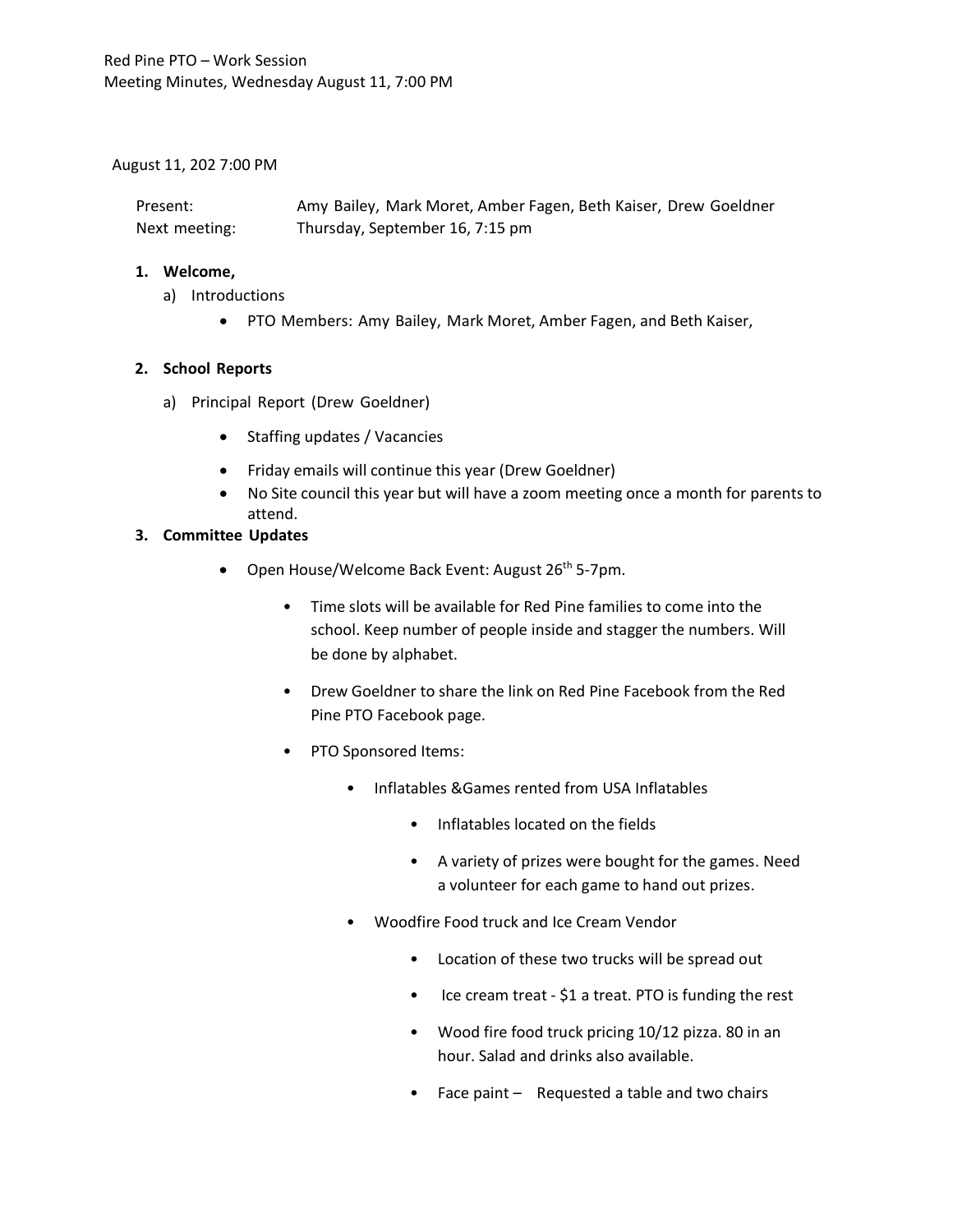*Open House/Welcome Back Event: August 26th 5-7pm continued*

- Welcome Goodie Bag (pencil ruler) with document (flyer with committee)
- Giveaways located somewhere near the entrance of the school. QR Code for PTO Committee sign up
- Action items:
	- Draft a map of activities, tables, etc.
	- QR code for Red Pine PTO Committee Sign Up
- Volunteers:
	- 1 Volunteer running a game / 1 manning the line
	- Inflatables Obstacle course: 1 person at the beginning / 1 at the end (no time limit), 1 volunteer at Jump house (5-minute time limit), 1 person for rock climbing (no time limit).
- Event Marketing
	- Create signs to inform the community that the PTO is sponsoring this event.
		- Ice Cream truck \$1 teats courtesy of Red Pine PTO. Budget for treats \$1000,
	- Explain where the money that the PTO raises goes to each year.
- Inclement Weather
	- Restock fee US inflatables (use it later). Reschedule it for the kickball night. Food Trucks/Ice Cream Trucks – parents will come rain or shine. There is an 80-pizza minimum. Checking on if there is a cancellation fee for Face Painting.
- PTO Bulletin Board
	- What information will be displayed this year? TBD
	- Amy to update the bulletin board the week of the Open House/Welcome Back Event